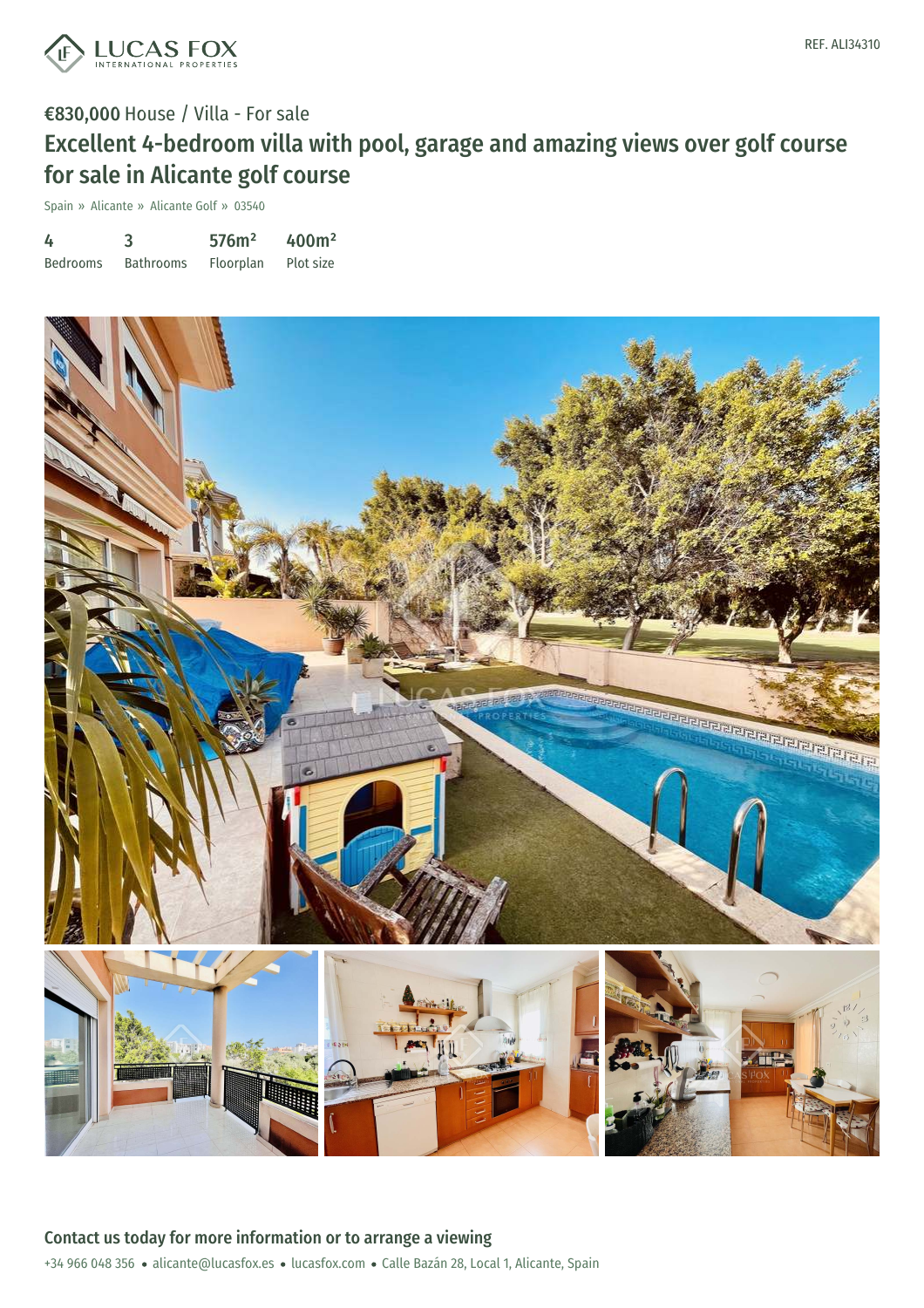

## €830,000 House / Villa - For sale Excellent 4-bedroom villa with pool, garage and amazing views over golf course for sale in Alicante golf course

Spain » Alicante » Alicante Golf » 03540

4 Bedrooms 3 Bathrooms 576m² Floorplan 400m² Plot size

**OVERVIEW** 

## Excellent cosy 4-bedroom villa with pool, garage, large basement and amazing views over golf course for sale in Alicante golf course.

This house is distributed over 3 floors.

Upon entrance on the ground floor, we find a hall leading to a fully equipped kitchen, laundry room with an exit to a terrace, a guest bathroom and down the corridor a spacious living room with dining area, a fireplace and access to a terrace with views over the golf course and a private swimming pool.

On the first floor there are 4 bedrooms and 2 bedrooms. The master bedroom has en-suite bathroom and a private terrace with beautiful views over the golf course and mountains.

In the basement there is a large open space currently used as a living room and office and a garage for 2 large cars.

Call us today to arrange a visit to this amazing property.



[lucasfox.com/go/ali34310](https://www.lucasfox.com/go/ali34310)

Mountain views, Garden, Swimming pool, Private garage, Parking, Air conditioning, Balcony, Built-in wardrobes, Double glazing, Equipped Kitchen, Heating, Near international schools, Storage room